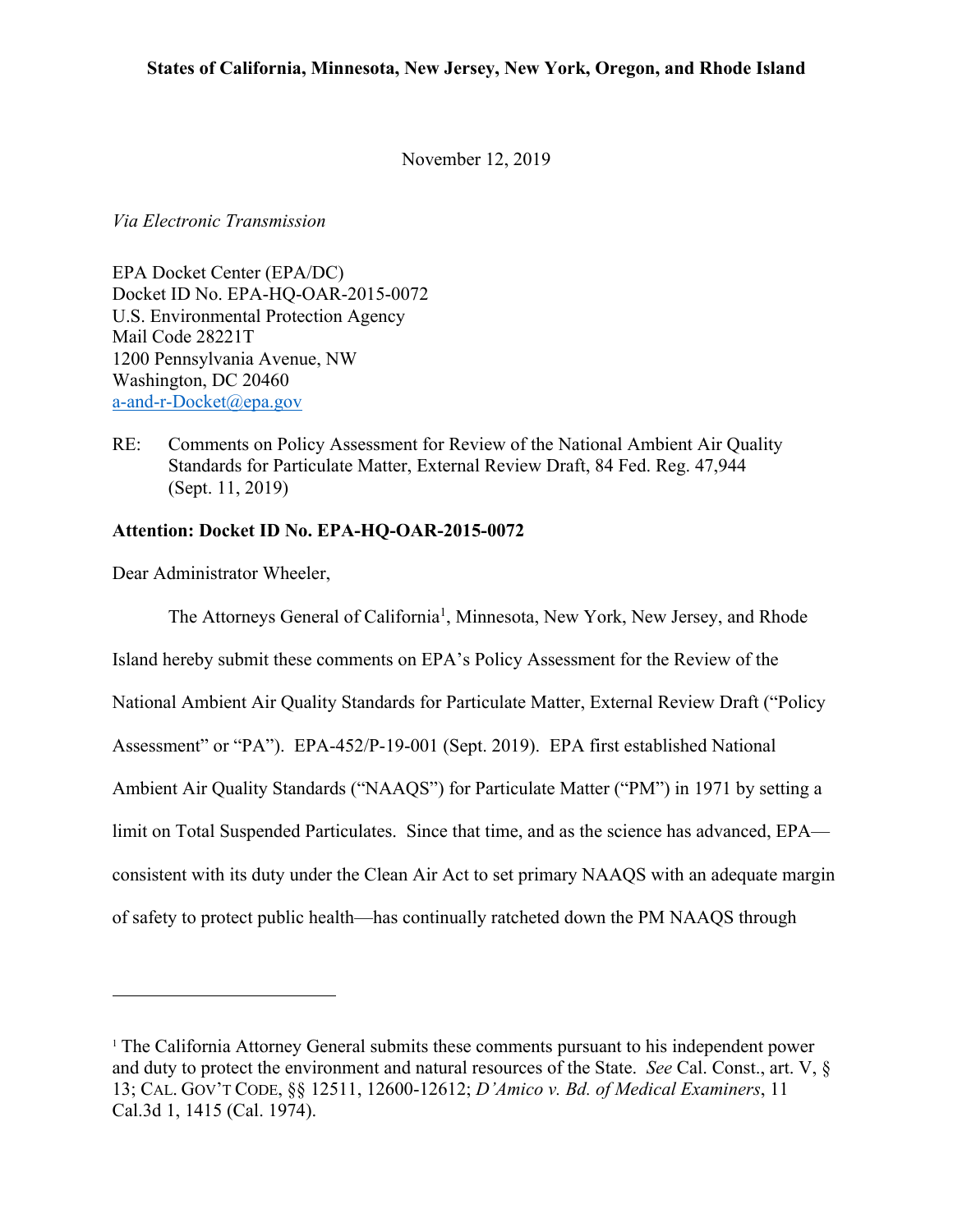establishing additional standards for course particles, particulate matter smaller than 10 microns ("PM<sub>10</sub>") and fine particles, particulate matter smaller than 2.5 microns ("PM<sub>2.5</sub>") and by strengthening the standards. As a result of EPA's efforts as implemented by states, between 2000 and 2018 daily ambient concentrations of PM10 and PM2.5 have decreased by 31 and 34% respectively and the annual concentration of  $PM_{2.5}$  has decreased by 39%. EPA, Air Quality -National Summary, https://www.epa.gov/air-trends/air-quality-national-summary. Even under the current standards, however, PM exposure continues to present significant health and welfare risks. Further, studies consistently show environmental justice communities continue to be exposed to and are disproportionately impacted by health-harming levels of PM. Accordingly, we submit these comments on the draft Policy Assessment to raise concerns about fundamental problems with EPA's current review of the PM NAAQS and to respectfully request that EPA address these shortcomings. Addressing these concerns will help assure that EPA's final rule protects public health and welfare with an adequate margin of safety, as the Clean Air Act requires.

## **I. Introduction**

The EPA's final Policy Assessment is designed to reflect the culmination of the Agency's process for developing staff "conclusions regarding the adequacy of the existing PM standards and potential alternatives, if any are appropriate to consider in the current review." EPA, Integrated Review Plan for the National Ambient Air Quality Standards for Particulate Matter, EPA-452/R-16-005, 6-1 (Dec. 2016) ["Integrated Review Plan"]. In EPA's words, "[t]he role of the P[olicy] A[ssessment] is to help 'bridge the gap' between the Agency's scientific assessments and quantitative analyses, and the judgments required of the Administrator in determining whether it is appropriate to retain or revise the NAAQS." Draft PA, 1-1. As the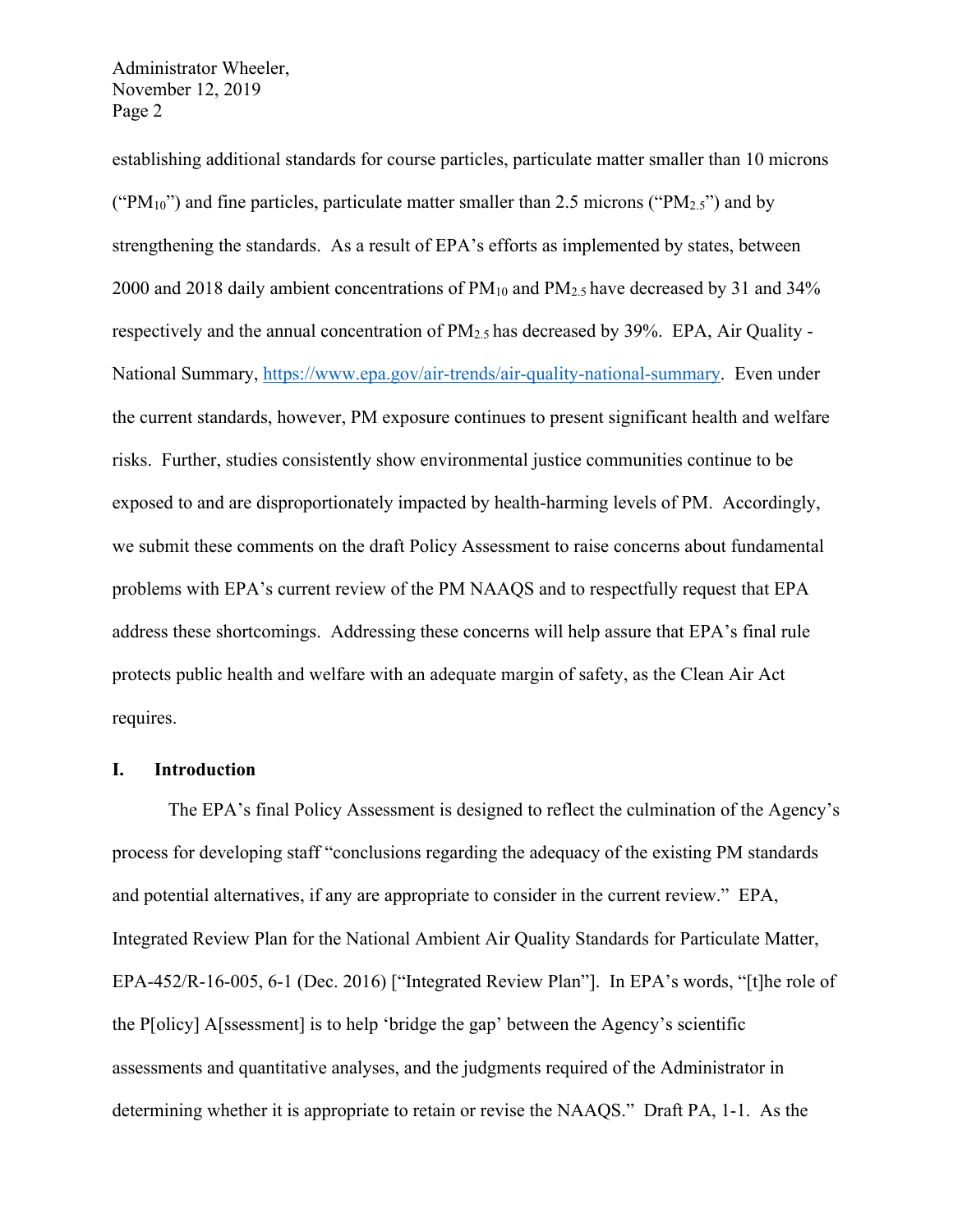culmination of EPA's staff analysis, the document must necessarily reflect a rational connection between the facts and its conclusions regarding the adequacy of the current standards, thereby explaining the bases for its recommendations to the Administrator. *See Mississippi Comm'n on Environmental Quality v. E.P.A*, 790 F.3d 138, 150 (D.C. Cir. 2015). To fulfill this role, EPA's review must consider and thoroughly evaluate the current science on PM emissions, exposure, and health effects and engage in a transparent process for reaching its conclusion on whether it is necessary to revise the current standards.

The purpose of the draft Policy Assessment is to allow for public comment on EPA's analysis and conclusions thus far and to "facilitate the [Clean Air Scientific Advisory Committee]'s advice to the Agency, and recommendations to the Administrator, on the adequacy of the existing standards and on revisions that may be appropriate to consider." Integrated Review Plan at 6-1; Memorandum from Lisa Jackson, Administrator, EPA to Elizabeth Craig, Acting Assistant Administrator for Air and Radiation, EPA and Lek Kadeli, Acting Assistant Administrator for Research Development, EPA, re: Process for Reviewing National Ambient Air Quality Standards (May 21, 2009) ["Lisa Jackson NAAQS Memo"]. Our comments identify problematic changes to EPA's process for developing the draft Policy Assessment that have reduced the transparency of EPA's review of the PM NAAQS and undermined the ability of the Clean Air Scientific Advisory Committee ("CASAC") to provide meaningful scientific advice and recommendations to the Administrator.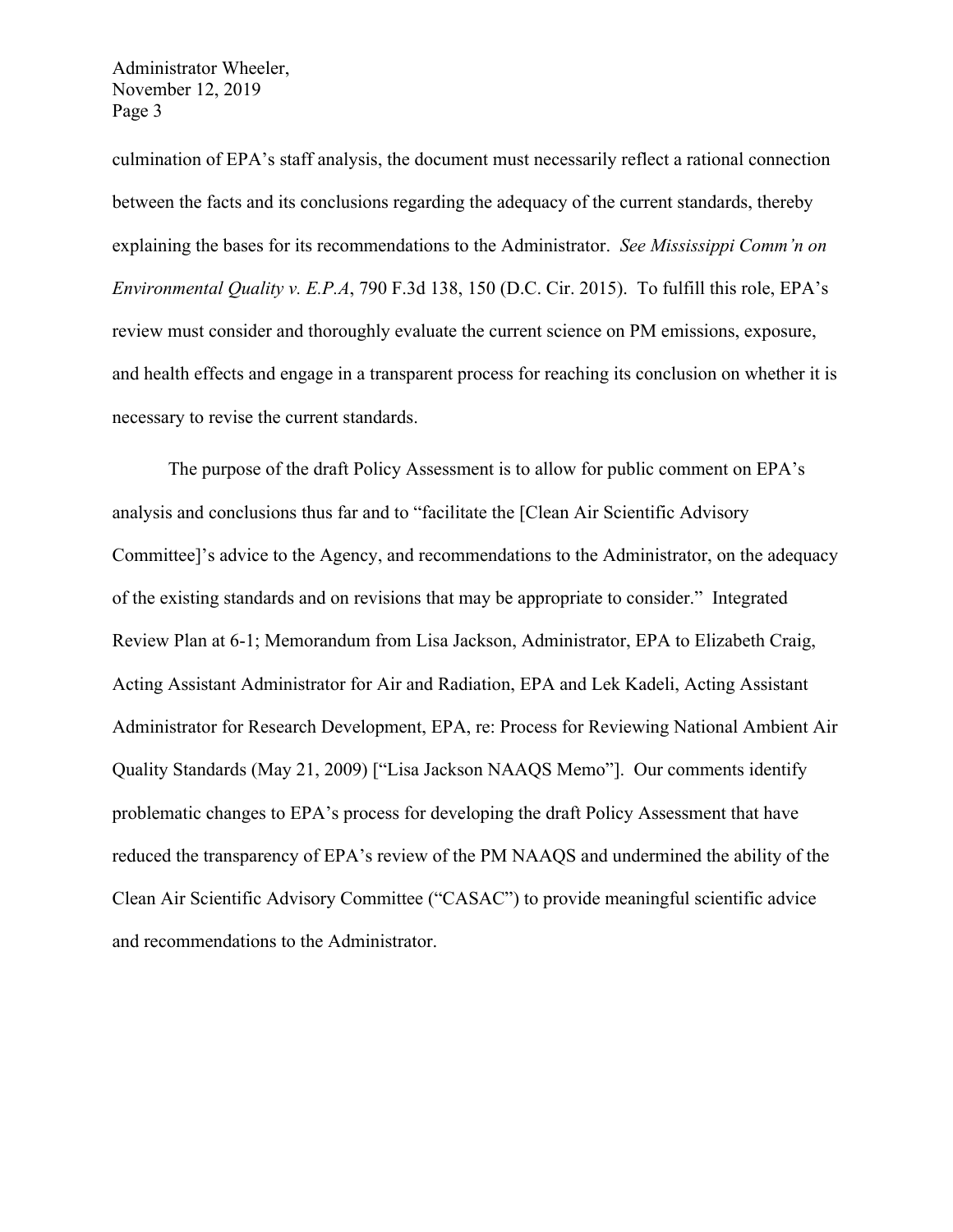The specific problems are:

- 1. EPA's consolidation of several key elements of the NAAQS review process and elimination of review and comment opportunities on multiple interim drafts of the key documents prepared as part of the review.
- 2. EPA's decision to disband and discontinue its longstanding practice of relying on a large group of scientific experts, known as the CASAC PM Review Panel ("PM Review Panel"), to review and provide necessary analysis and feedback on the EPA's review of PM NAAQS, and instead rely on the under-equipped seven-member CASAC.
- 3. Former Administrator's Pruitt's "Back-to-Basics" policy memo that bars scientific experts that have received EPA grant funding from participating on any EPA advisory committee including the CASAC and the PM Review Panel; and
- 4. The lack of transparency in (a) how EPA evaluated and selected the scientific experts appointed to CASAC and the expert consultant pool formed to provided additional scientific expertise that was lost when EPA disbanded the PM Review Panel, and (b) in how EPA has made significant midstream changes to the PM NAAQS review without notice or an opportunity for the CASAC and public to comment.

#### **II. The Statutory Framework for the National Ambient Air Quality Standards**

The Clean Air Act aims "to protect and enhance the quality of the Nation's air resources so as to promote the public health and welfare."  $42 \text{ U.S.C.}$  § 7401(b)(1). One of the principal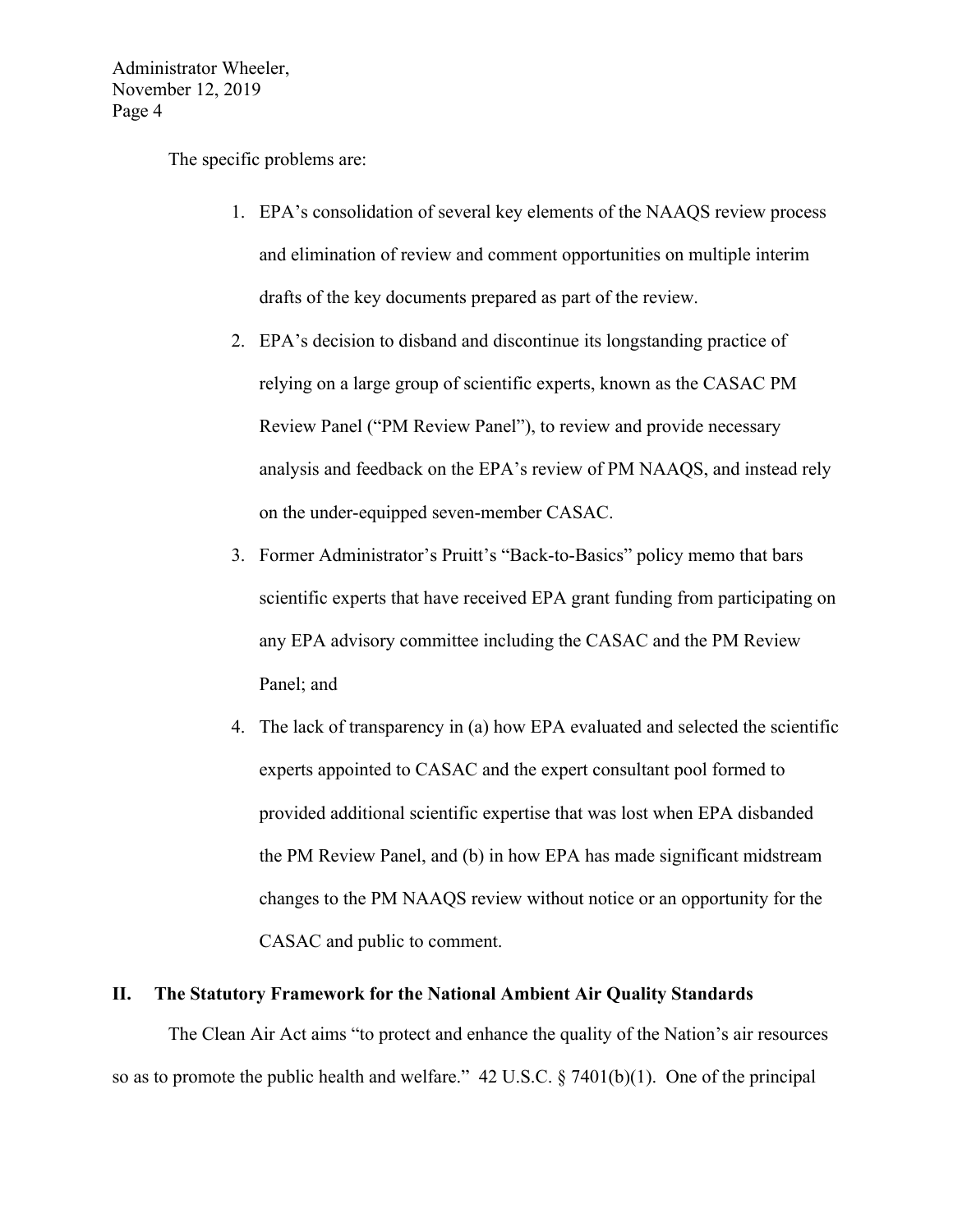mechanisms for achieving this goal is the establishment of NAAQS, which are divided into primary and secondary standards, for "criteria" pollutants (meaning those pollutants that are released from stationary and mobile sources and are anticipated to endanger public health or welfare). 42 U.S.C.  $\S$  7408(a)(1). For each criteria pollutant, EPA is required to set primary standards that "protect public health" with "an adequate margin of safety." 42 U.S.C. § 7409(b)(1). The secondary standards must "protect the public welfare from any known or anticipated adverse effects." *Id*. § 7409(b)(2). The public welfare considerations of the secondary standards go beyond public health, encompassing a broad range of values including impacts to visibility and climate change, and damage to property from the deposition of criteria pollutants. *See Am. Farm Bureau Fed'n v. E.P.A*., 559 F.3d 512, 515-16 (D.C. Cir. 2009); Draft PA, 1-1 fn. 1.

In setting NAAQS, the Clean Air Act requires EPA to base the standards solely on impacts to public health and welfare; the agency cannot consider the costs of achieving reductions necessary to meet the standards. *Whitman v. American Trucking Ass'ns,* 531 U.S. 457 (2001). To satisfy these statutory requirements, EPA looks at the short-term and long-term impacts of each criteria pollutant on human health and public welfare. Accordingly, the NAAQS, depending on the criteria pollutant targeted, may include a short-term standard, in the form of an hourly or daily average standard, designed to protect against acute exposure, and a long-term standard, in the form of an annual average standard, designed to protect against chronic exposure to lower levels of the pollutant. Also, because EPA is required to assure that the NAAQS protect human health *and* public welfare, there are instances where the primary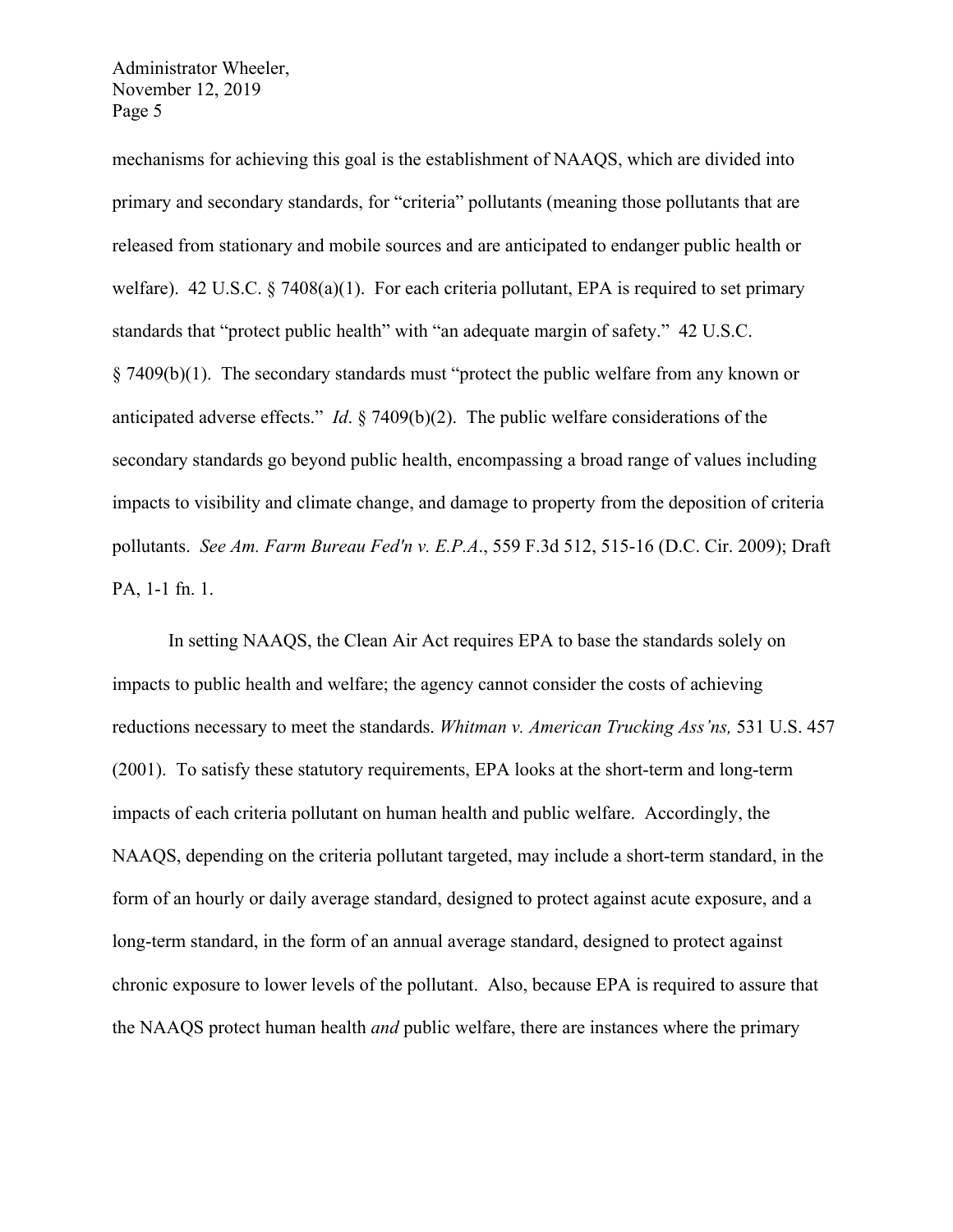NAAQS may be more stringent than the secondary, or vice-versa, depending on the pollutant and its specific impacts.

After establishing the initial NAAQS, EPA is required to review and revise the standards as may be necessary once every five years. 42 U.S.C. § 7409(d)(1). To assist this process, EPA is required to appoint CASAC, an independent scientific review committee, that reviews the criteria pollutants and the standards promulgated under section 109 of the Clean Air Act and recommends to the Administrator any new national air quality standards and revisions of existing standards as may be appropriate. 42 U.S.C. § 7409(d)(2).

Once EPA sets, or revises, the NAAQS for a pollutant, each state is tasked with ensuring that air quality in areas throughout the state meets that level. States or areas within states whose air quality fails to meet the level set by EPA are designated as "non-attainment" areas, requiring the appropriate state and/or local authority to address emissions in order to satisfy the NAAQS. These required actions often spur greater and more cost-effective emission reductions—and consequently provide greater health protections—than otherwise equivalent standards set under state law, such as California's ambient air quality standards. These state-only standards do not generally include the same consequences for areas that fail to comply. And even when states or air districts want to voluntarily reduce emissions, many of the most effective measures for doing so can face preemption hurdles under the Clean Air Act, but are less likely to if EPA has promulgated a strong NAAQS. For example, California's South Coast and San Joaquin's nonattainment status is powerful evidence that California should be granted authority to set stricter standards for mobile sources under Section 209 of the Clean Air Act. 42 U.S.C. § 7543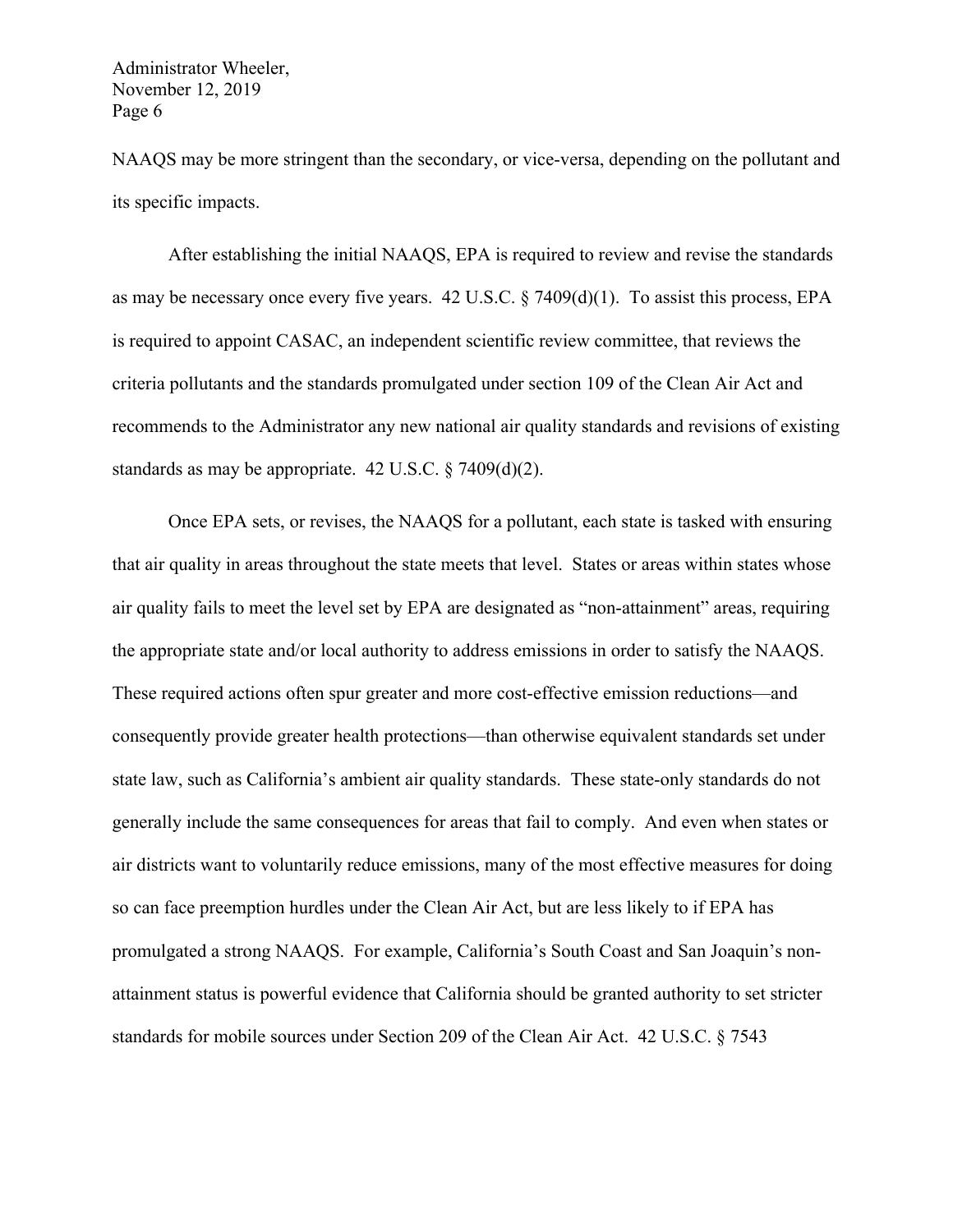(allowing California to implement stricter mobile source standards unless EPA finds that such standards are unnecessary "to meet compelling and extraordinary conditions").

EPA's determination of whether and how to revise the PM NAAQS is reviewed under section 307 of the Clean Air Act and the "arbitrary and capricious" standard. To satisfy this standard of review, EPA must "consider[ ] all relevant factors and articulate[ ] a rational connection between the facts found and the choice made." *Mississippi Comm'n on Envtl. Quality*, 790 F.3d at 150 (quoting *Catawba Cnty. v. EPA*, 571 F.3d 20, 41 (D.C. Cir. 2009)). Under this standard of review, courts have repeatedly cited EPA's reliance on scientific experts as a basis to uphold EPA actions. See, e.g., *City of Portland v. EPA*, 507 F.3d 706, 716 (D.C. Cir. 2007) (upholding drinking water standard based on EPA's analysis of the "best available, peer-reviewed science" using advice from EPA's Science Advisory Board); *Ohio Valley Envtl. Coal. v. Fola Coal Co.*, 120 F. Supp. 3d 509, 523 n.16 (S.D. W.V. 2015) (upholding EPA's assignment of benchmark discharge levels and noting that "not only are there epidemiologists on the Science Advisory Board, there are some very fine epidemiologists serving in that capacity"); *United States v. Vertac Chem. Corp.*, 33 F. Supp. 2d 769, 778 (E.D. Ark. 1998), rev'd on other grounds by *United States v. Hercules, Inc.*, 247 F.3d 706 (8th Cir. 2001) (upholding EPA's cleanup level calculations at Superfund site based in part on review by Science Advisory Board). Further, the courts only "defer to EPA's judgment that the available evidence is too uncertain when the agency reasonably explains its decision." *Murray Energy Corp. v. EPA*, 936 F.3d 597, 619 (D.C. Cir. 2019) (citing *Motor Vehicles Mfrs. Ass'n of U.S., Inc. v. State Farm Mut. Auto Ins. Co.*, 463 U.S. 29, 51-53 (1983).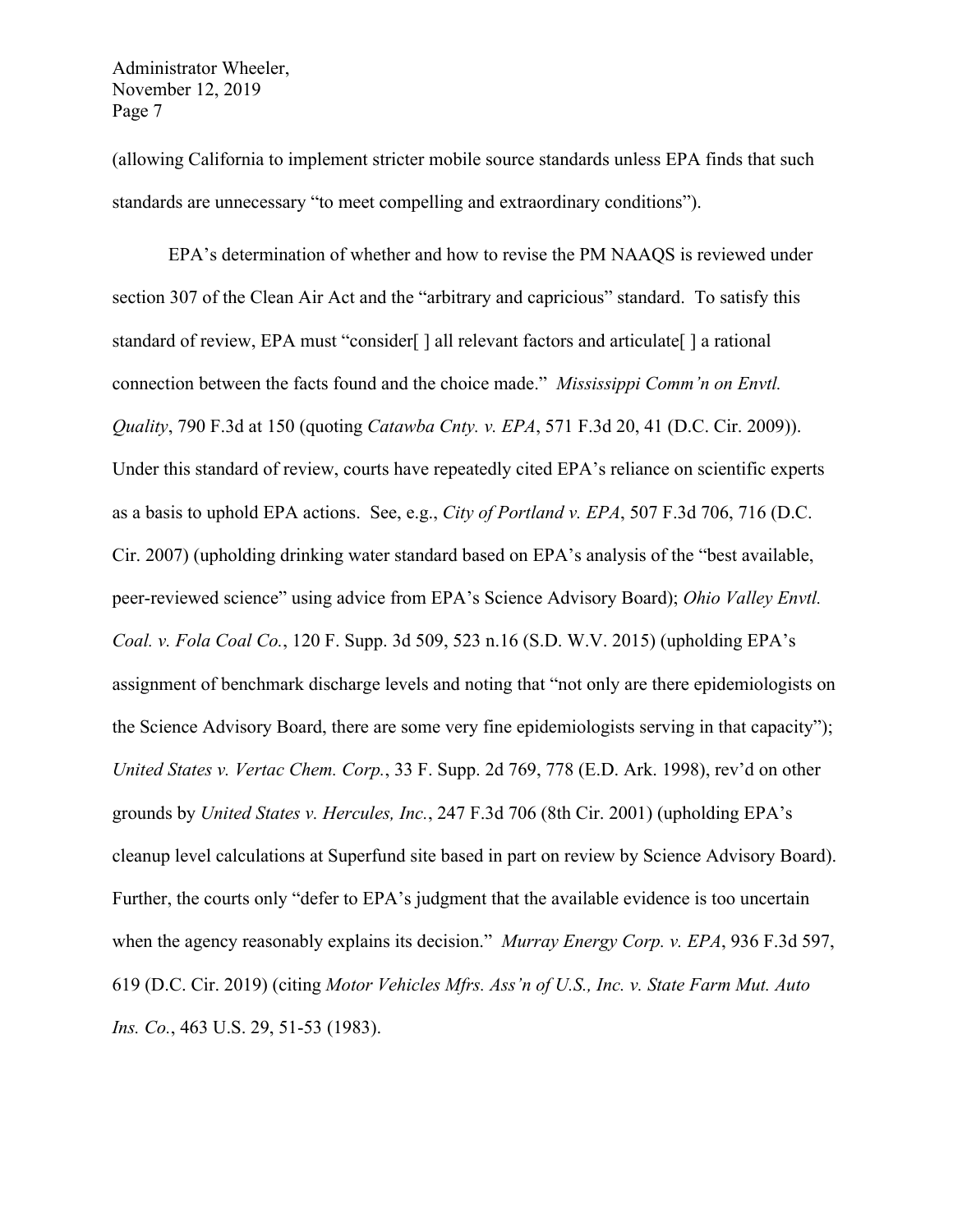### **III. Background on EPA's Longstanding NAAQS Review Process**

The last major overhaul of the NAAQS review process was implemented in response to EPA's 2006 "top-to-bottom" review of the process. Memorandum from Marcus Peacock, Deputy Administrator, EPA to Dr. George Gray, Assistant Administrator, Office of Research and Development, EPA and Bill Wehrum, Acting Assistant Administrator, Office of Air and Radiation, Re: Process for Reviewing National Ambient Air Quality Standards (Dec. 7, 2006). The goal was to help "improve the efficiency of the NAAQS review process while ensuring that the Agency's decisions are informed by the best available science and broad participation among experts in the scientific community." *Id.* at 3.

Consistent with the advice received from CASAC, EPA amended its then current NAAQS review process to require the preparation of separate documents for each of the key elements of the process. These include:

- Integrated Review Plan: a document that outlines the schedule, process, and a set of policy-relevant issues to guide the full review process.
- Integrated Science Assessment: a concise evaluation, integration, and synthesis of the most policy-relevant science, and key science judgments that are integral to the risk/exposure assessment.
- Risk Exposure Assessment: a concise assessment on key results, observations and uncertainties.
- Policy Assessment: a narrowly focused policy assessment based on the science and risk/exposure assessments that (1) identifies conceptual evidence- and risk-based approaches for reaching policy judgments; (2) discusses the adequacy of the current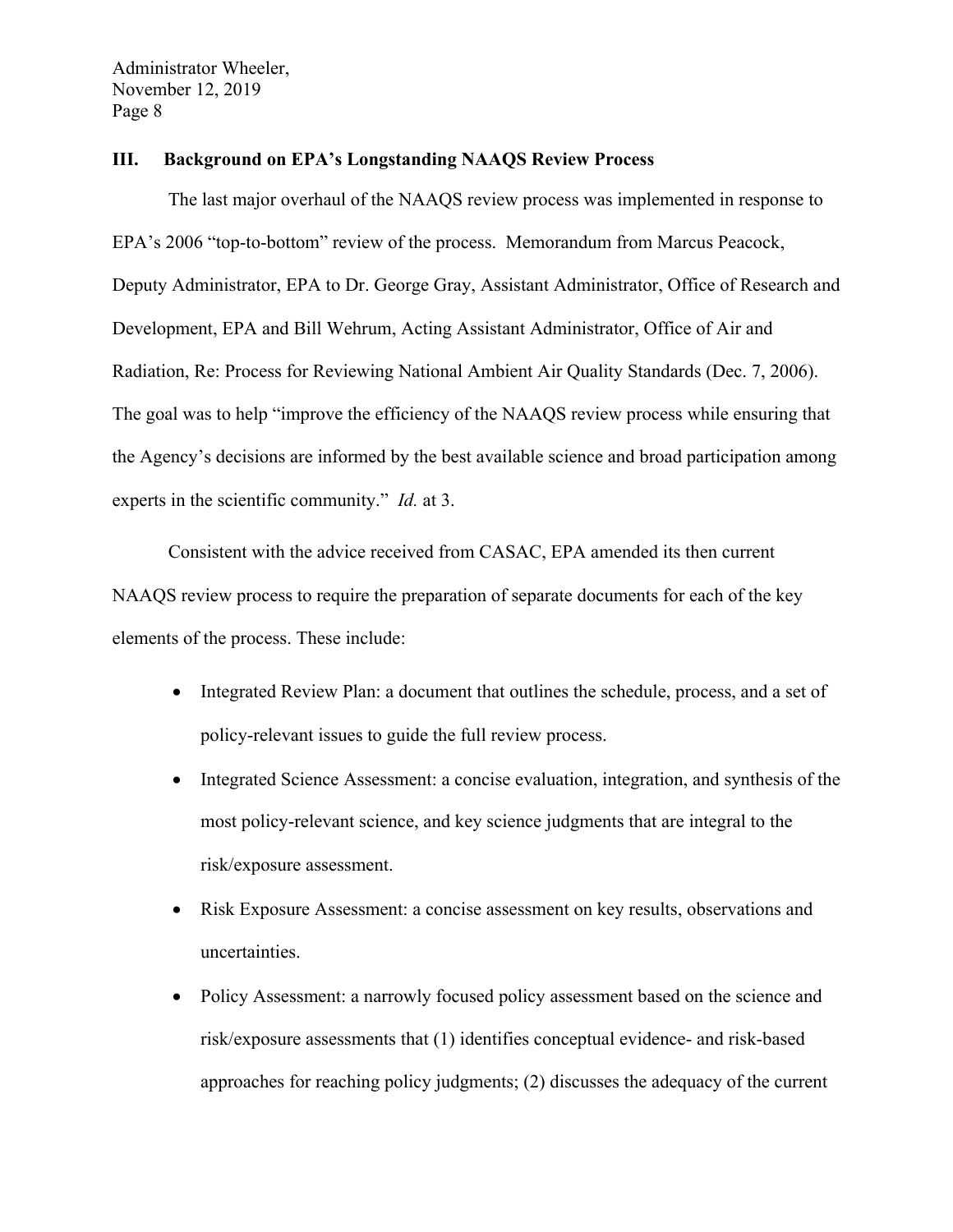> standards; and (3) presents preliminary risk/exposure information associated with alternative standards.

In CASAC's view, these changes enabled EPA to base its decision on the most recent science and disentangle scientific and policy judgments made by EPA and the CASAC. NAAQS Working Group Process Review at 30 ("[d] istinctions between science and policy judgments . . . can be clarified and more transparent . . . by the preparation of a policy assessment document that is based on, but separate from, the science and risk/exposure assessments"). EPA largely retained this review process through 2016. *See e.g.*, Lisa Jackson NAAQS Memo, at 1 (suggesting one change to the established NAAQS review process, but otherwise approving the changes implemented between 2006 and 2008).

EPA initiated its current review of the PM NAAQS based on the process described above. Notice of Workshop and Call for Information on Integrated Science Assessment for Particulate Matter, 79 Fed. Reg. 71,764 (Dec. 6, 2014). Accordingly, EPA held an open workshop to allow the public and CASAC to weigh in on the key science and policy issues relevant for the PM NAAQS review as well as the Agency's plan for completing the review. Integrated Review Plan at 1-18. Concurrently, EPA also appointed a 26-member PM Review Panel to aid with the pending review. Memo from Aaron Yeow, Designated Federal Official, EPA Science Advisory Board to Christopher Zarba, Director, EPA Science Advisory Board Office, re: Formation of Clean Air Scientific Advisory Committee (CASAC) Particulate Matter (PM) Review Panel (Nov. 17, 2015). The PM Review Panel included scientific experts in the fields of air quality and climate responses, atmospheric science and chemistry, dosimetry, toxicology, controlled clinical exposure, epidemiology, biostatistics, human exposure modeling,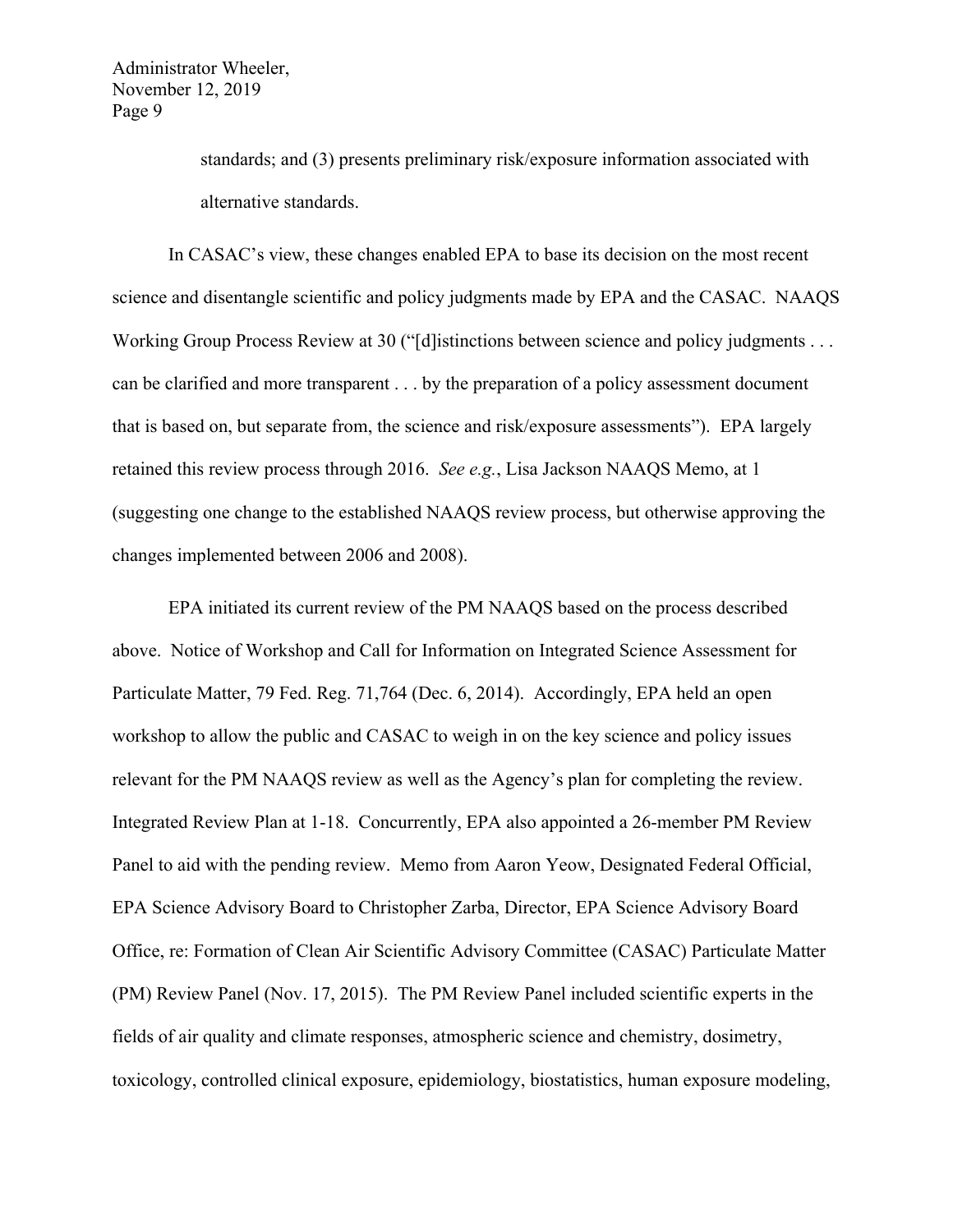risk assessment/modelling, characterization of PM concentrations and light extinction, and visibility impairment and related welfare effects. *Id*. EPA has a long-standing practice of forming pollutant-specific review panels because the breadth of the scientific evidence involved in the review process necessitates review by experts with a wide range of backgrounds and expertise. EPA, CASAC Review of the EPA's Integrated Science Assessment for Particulate Matter (External Review Draft – October 2018), Mark Frampton Comments, A-81 (April 11, 2019) ["CASAC ISA Review"].

The final review plan, taking into account advice from CASAC, the PM Review Panel, and the public, included all of the review elements discussed above. *Id*. at 1-19. Under that plan the CASAC and the public would have been afforded multiple opportunities to review and comment on the key documents prepared as part of the review. At the time, EPA projected that it would be able to complete the process of a thorough and transparent review by 2022. *Id*.

# **IV. EPA's Recent Changes to the PM NAAQS Review Process Undermine the Scientific Credibility of the Undertaking.**

Since taking office, and leading up to the publication of the draft Policy Assessment, the current Administration made several drastic changes to the NAAQS review process that have undermined the scientific credibility of the review by shutting out scientific experts from providing input and by reducing the transparency of the process. These changes include EPA's decisions to (1) consolidate and eliminate several key elements of the review process; (2) disband the PM Review Panel; (3) prohibit scientific experts that receive EPA grant funding from serving on the CASAC; and (4) implement several measures that eliminated transparency from fundamental components of the review process.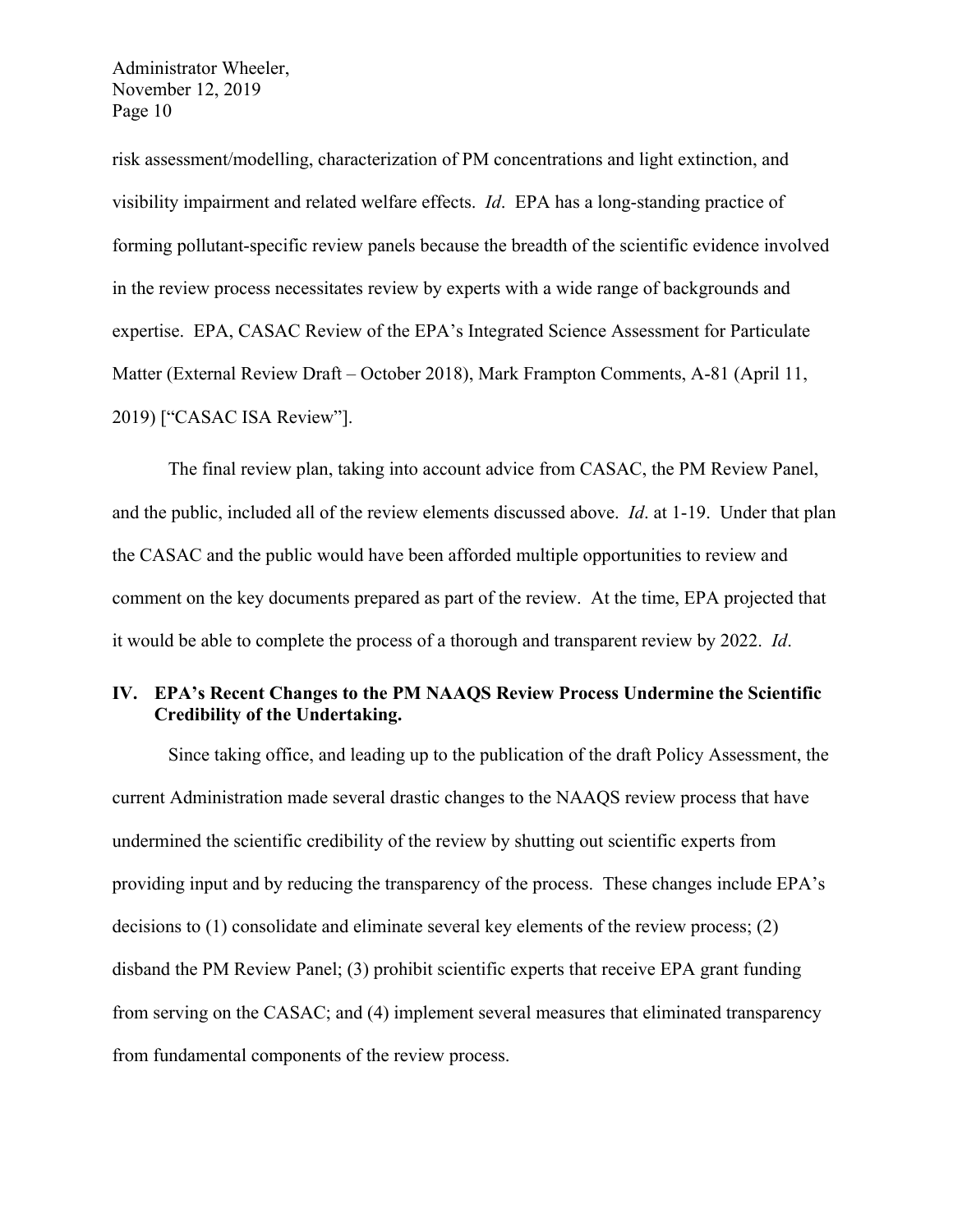# *(1) EPA's Changes to the NAAQS Integrated Review Plan Undermine the Scientific Credibility of the Review Process*

EPA has not formally published, or otherwise directly communicated, its departures from the Integrated Review Plan it finalized after incorporating feedback from the CASAC and the public. Instead, it has revealed the changes in dribs and drabs. Former Administrator Pruitt first hinted that changes were afoot with his "Back-to-Basics" policy memo, directing EPA staff to "*consider*, [as appropriate,] combining its integrated science, risk and exposure, and policy assessment into a single review." Memorandum from E. Scott Pruitt, Administrator, EPA to EPA, Assistant Administrators, re: Back-to-Basics Process for Reviewing National Ambient Air Quality Standards (May 9, 2018) ["Back-to-Basics Memo"]. About a year later, and only in response to CASAC's comments on the Integrated Science Assessment, Administrator Wheeler, writing to the CASAC, disclosed that EPA was implementing several changes to the PM NAAQS review as directed by the Back-to-Basics Memo. Letter from Andrew Wheeler, Administrator, EPA to Louis Anthony Cox, Jr. Ph.D, Chair, CASAC, EPA, 2 (Jul. 25, 2019) ["EPA Response to CASAC ISA Comments"]. In this letter, EPA first explained that it would not be preparing a second draft of the Integrated Science Assessment, and, as a result, the CASAC and the public would not have another opportunity to comment on the document before EPA finalized it. *Id*. Second, EPA explained that it would be consolidating the Policy Assessment with the Risk and Exposure Assessment. Simultaneously, the Administrator revealed that EPA intends to propose its decision on the PM NAAQS review in early 2020. *Id*. Finally, with the publication of the draft Policy Assessment, informed the public that it plans to promulgate a final rule by December 2020, nearly two years earlier than originally planned. Draft PA, 1-12.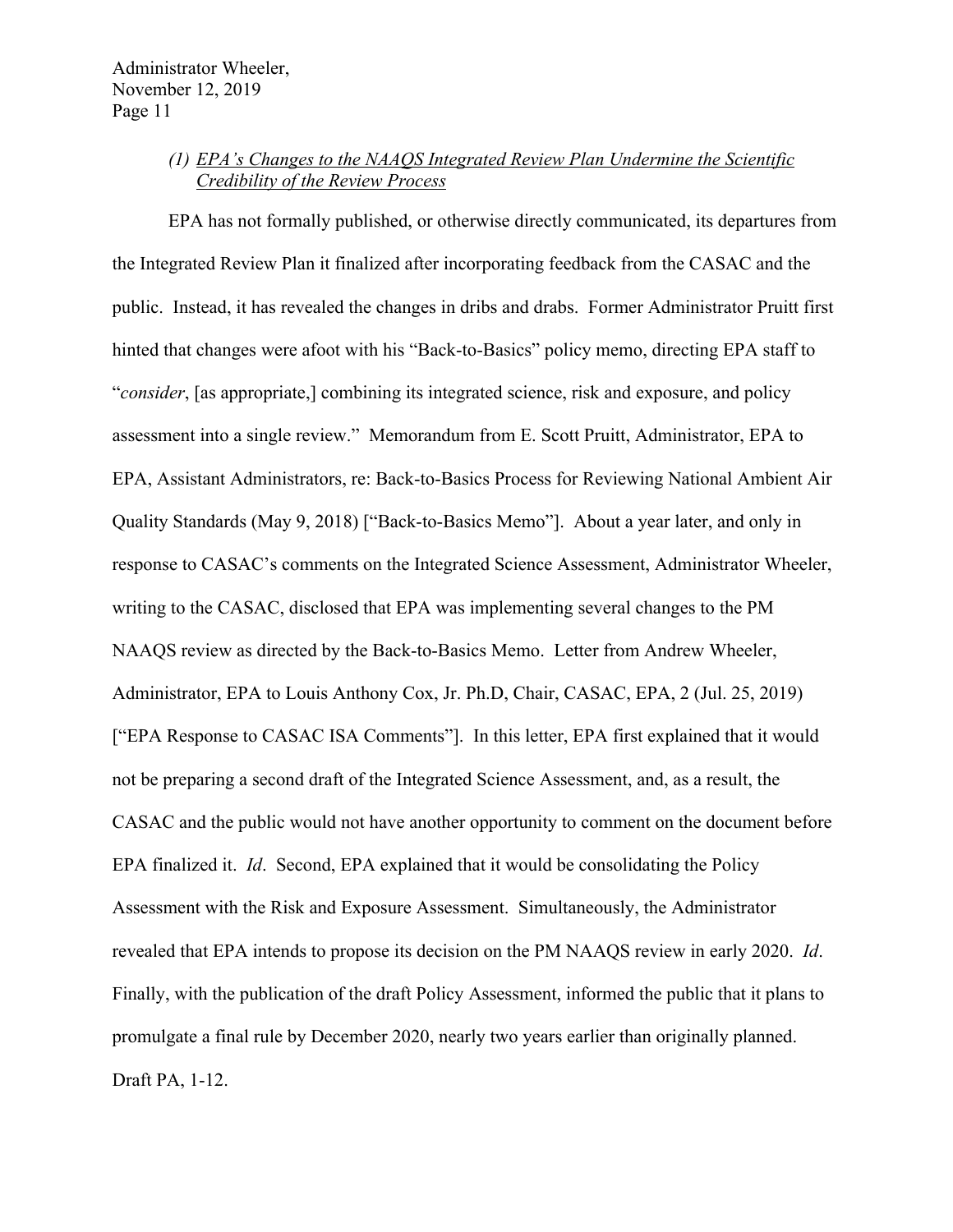EPA's consolidation of several steps of the PM NAAQS review process and the elimination of opportunities to comment on multiple drafts of the Integrated Science Assessment and other key elements of the review critically undermines the scientific credibility of the entire undertaking. First, these changes directly contravene the CASAC's recommendation for EPA to prepare separate documents for each key element of the PM NAAQS review. As explained above, CASAC made this recommendation to help EPA and CASAC disentangle the scientific analysis from policy judgements and enable a full review of the best available science. This, in combination with eliminating the public's and CASAC's opportunities to review and provide feedback on multiple drafts of the key documents limits EPA's ability to incorporate valuable scientific feedback on its analysis of the data and its policy judgements. The CASAC specifically noted that it needed an opportunity to review and comment on a second draft of the Integrated Science Assessment because it lacked the scientific expertise to meaningfully review and provide advice on all aspects of the review of the first draft. CASAC ISA Review, Consensus Responses, 1. EPA denied CASAC's request and has not provided any rationale for doing so or how EPA's review will account for this scientific gap.

# *(2) EPA, in Disbanding the PM Review Panel, Has Critically Undermined CASAC's Ability to Meaningfully Review the PM NAAQS Review Process*

In a similar vein, EPA disbanded the PM Review Panel and tasked the seven-member CASAC with "review[ing] the science for any necessary changes to the NAAQS for PM." *See* Sean Reilly, *EPA Scraps Science Panel: 'Your service . . . Has Concluded'*, Greenwire, (Oct. 12, 2018), https://www.eenews.net/stories/1060102455; EPA Press Release, Acting Administrator Wheeler Announces Science Advisors for Key Clean Air Act Committee (Oct. 10, 2018). As a result, not a single epidemiologist is on the CASAC. CASAC ISA Review, Comments of Dr.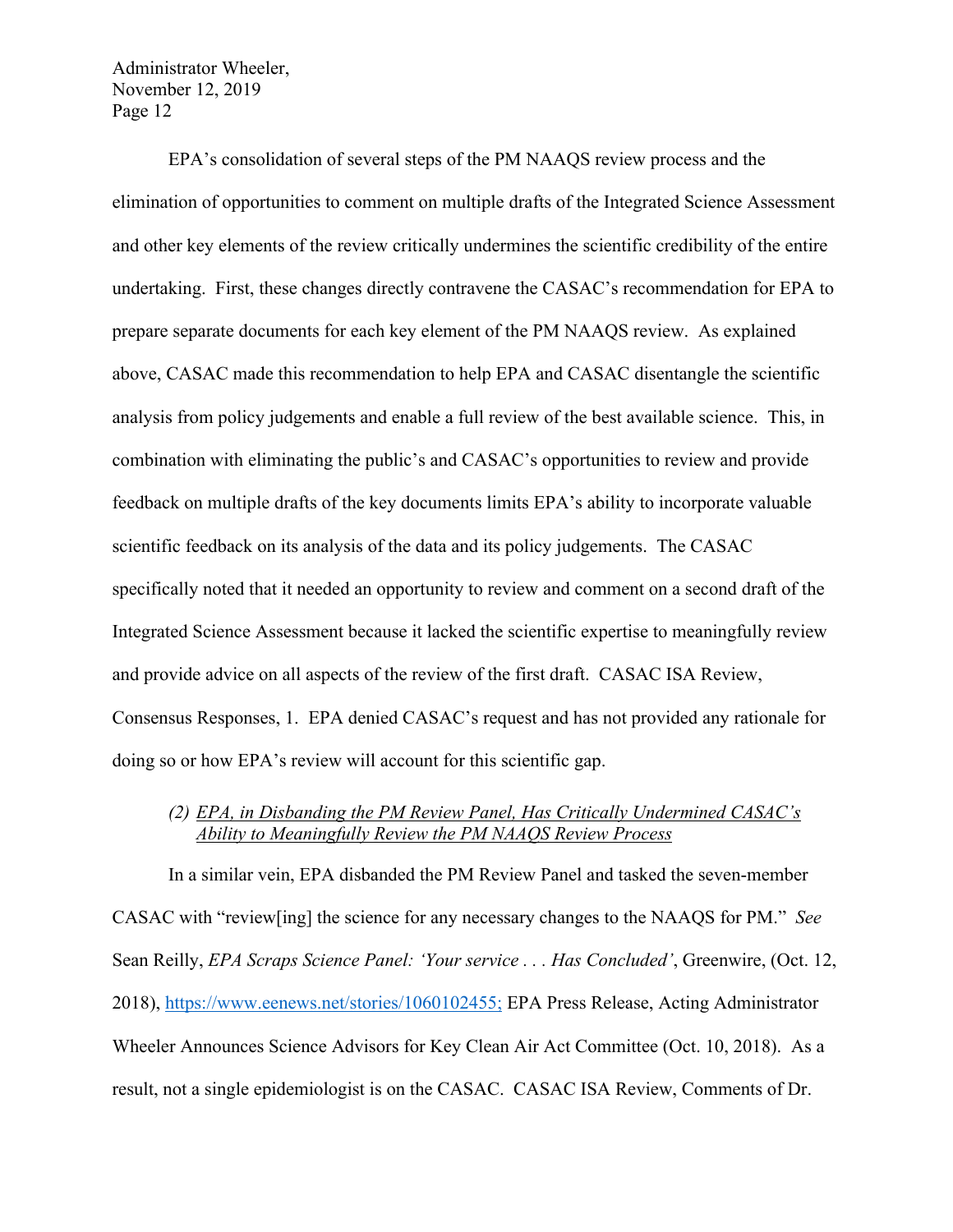Mark Frampton, A-81. Acknowledging their lack of expertise in this area, amongst others, the CASAC wrote "the breadth and diversity of evidence to be considered exceeds the expertise of the statutory CASAC members, or indeed of any seven individuals." CASAC ISA Review, Consensus Responses, 1. Again, EPA has not provided any adequate justification for so drastically departing from past practice.

EPA's attempt to address this problem by forming a "pool of subject matter expert consultants that the seven-person chartered CASAC, through the chair, [can] draw from as needed to support its PM and ozone reviews" is not an adequate substitute for the PM Review Panel. EPA Response to CASAC ISA Comments, 2. For starters, the consultant pool cannot address the CASAC's questions that may have arisen during its review of the first draft of the Integrated Science Assessment because that review has already occurred. And, EPA has expressly denied the CASAC with an opportunity to review a second draft of the Integrated Science Assessment with the benefit of the newly formed pool of expert consultants. *Id*.

Additionally, the CASAC members are prohibited from directly communicating with the expert pool. Instead, "[r]equests for feedback from [the expert pool] should be submitted in writing through . . . the CASAC's chair and the CASAC's designated federal official." *Id*. This process stands in stark contrast to the public meetings held for prior NAAQS subject matter review panels, where the members could respond to each other's opinions and worked toward consensus opinions. The siloed approach required by EPA will cut off the ability of the expert pool of consultants to independently raise issues and concerns in their areas of expertise, especially in subjects where the CASAC members may lack sufficient knowledge to ask the right questions.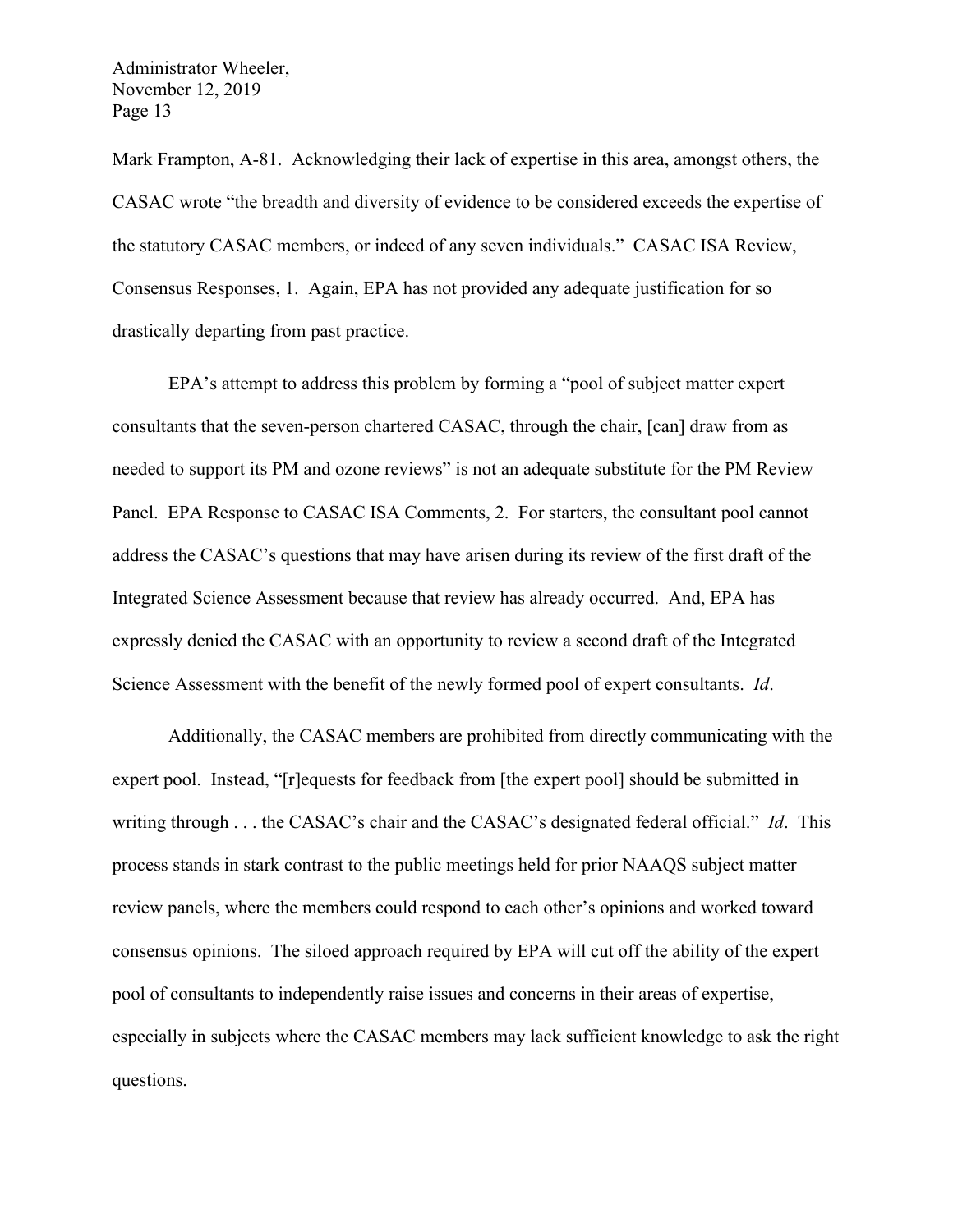## *(3) EPA's Policy Prohibiting Scientists that Receive EPA Grants from Serving on EPA Advisory Committees Undermines the Scientific Credibility of the Review Process*

EPA's new agency-wide policy that generally bars scientists receiving EPA grants from serving on EPA advisory committees prevents EPA from receiving important and necessary scientific feedback on the Agency's review of the PM NAAQS. *See* Brief for State of Washington, et al. as Amici Curiae Supporting Appellants, at 20, *Physicians for Social Responsibility v. Wheeler*, No. 19-5104 (D.C. Cir. appeal docketed Apr. 16, 2019) (explaining that the policy will shift the makeup of advisory committees "away from the most qualified and independent participants and toward industry-funded scientists" and "will have detrimental impacts on EPA's scientific and technical work and will undermine its core mission") (Attached as Exhibit A). As explained in Washington State's Amicus Brief, which was joined by nine other states and the District of Columbia, the leading experts on the scientific topics relevant to EPA's rulemakings work at universities, hospitals, or non-profits and rely heavily on government funding. *Id.* at 11. As a result, this policy "applies disproportionately to independent, publicinterest researchers." *Id*. at 11-12. For example, Dr. Charles Driscoll is a Distinguished Professor of Environmental Engineering at Syracuse University who has conducted extensive research on air quality issues and was previously a member of CASAC. *Id*. However, Dr. Driscoll was forced to step down from CASAC due to his receipt of an EPA grant to study particulate matter, ozone, and water quality issues. *Id*. As a result, exemplified by Dr. Driscoll's dismissal from CASAC, the Agency is unable to receive scientific input and advice from the very experts EPA has deemed the most qualified to research the specific scientific issues relevant to the PM NAAQS review. Worse still, EPA has not identified any benefit or evidence supporting the policy. *Id*. at 13-14. Furthermore, there are serious concerns about the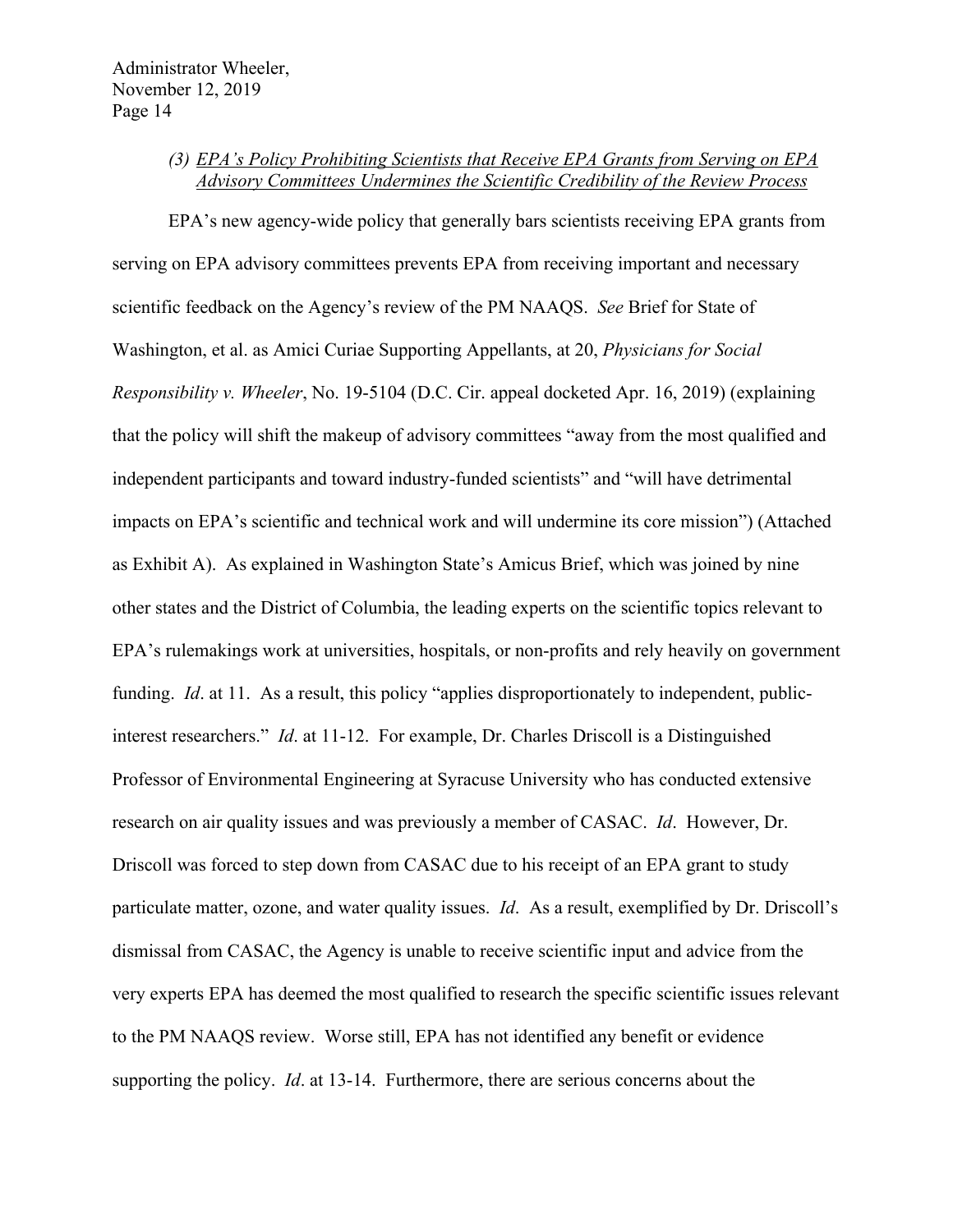qualifications of the scientists EPA has appointed to the CASAC. Brennan Center for Justice, *Proposals for Reform, Vol. II*, 34 (2019) (explaining that the CASAC chairman has received funding from the American Petroleum Industry and that six of the seven members of the committee are "state regulators with views outside the scientific mainstream"), https://www.brennancenter.org/sites/default/files/2019-09/2019\_10\_TaskForce%20II\_0.pdf; Scott Waldman, *Science Adviser Allowed Oil Group to Edit Research*, Climatewire, (Dec. 10,

2018), https://www.eenews.net/climatewire/stories/1060109129.

# *(4) EPA's Lack of Transparency in Implementing these Changes also Undermines the Scientific Credibility of EPA's PM NAAQS Review*

Finally, most of the changes discussed above were adopted or implemented without any transparency. For example, EPA never informed the CASAC or the public about the changes to the Integrated Review Plan, whereby EPA has consolidated the Policy Assessment with the Risk and Exposure Assessment and eliminated the opportunity to comment on multiple drafts of the Integrated Science Assessment and the Policy Assessment. Instead, CASAC only learned about these changes in Administrator Wheeler's response to the CASAC's comments on the draft Integrated Science Assessment. EPA Response to CASAC ISA Comments. Similarly, EPA did not inform anyone before disbanding the PM Review Panel. Importantly, neither the CASAC nor the public had an opportunity to comment on EPA's changes to Integrated Review Plan for the PM NAAQS or the disbanding of PM Review Panel (at least not before the changes were implemented).

EPA's midstream changes to the NAAQS review process and schedule undermine transparency. Critically, this is a problem because it makes it impossible for the CASAC and the public to plan and allocate the necessary resources to meaningfully review and provide feedback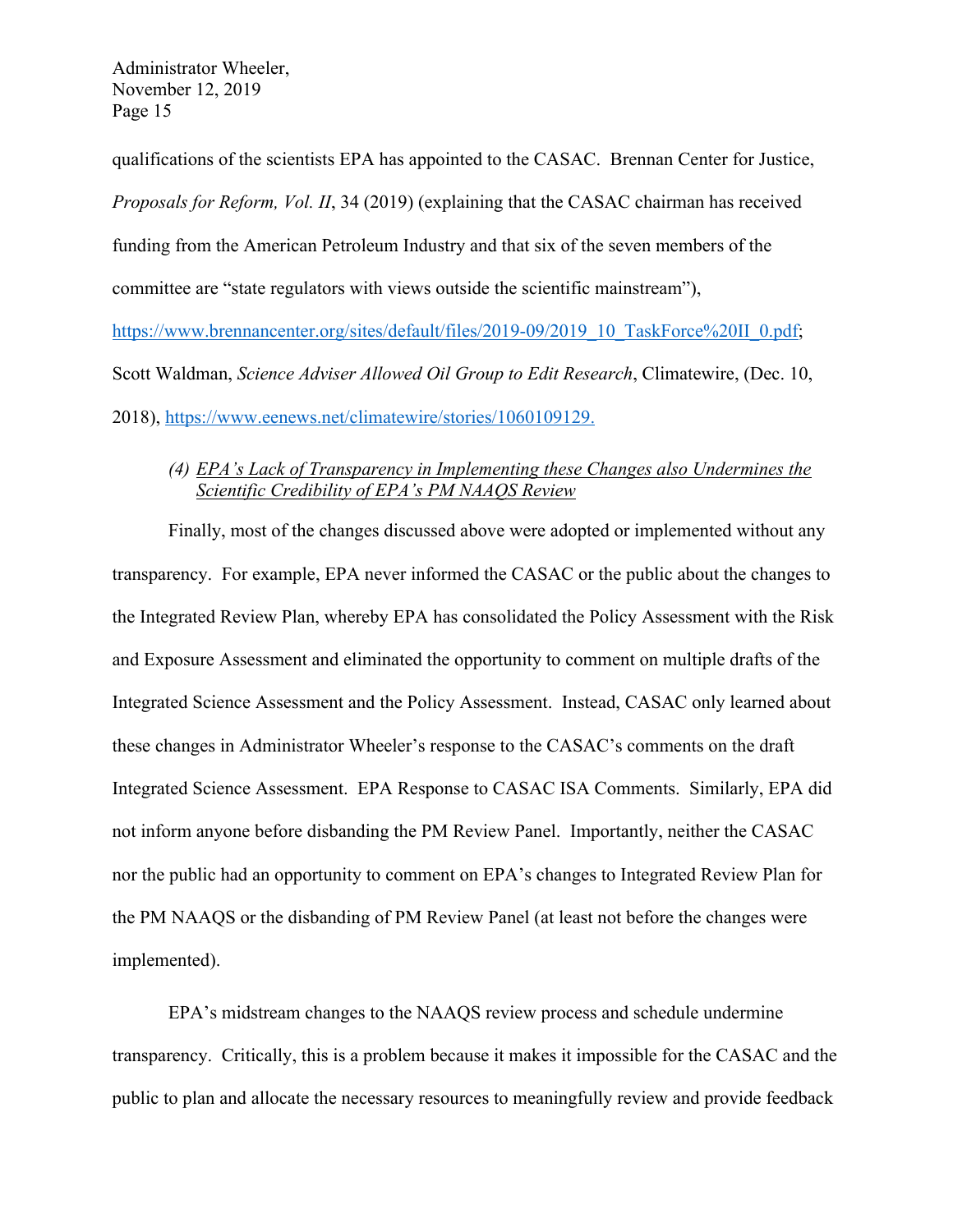on the key documents of EPA's review of the PM NAAQS. This feedback is an important component of the NAAQS review process because it helps assure that EPA considers relevant information that the Agency may have omitted or misunderstood. Accordingly, EPA's lack of transparency on the changes to the review process and schedule also undermine the scientific integrity of the process.

The lack of transparency has also infected EPA's process for selecting the scientific experts it has appointed to the CASAC and expert pool of consultants. Since adopting its new policies governing the appointment of scientific experts to EPA's scientific advisory committees, EPA has reconstituted the entire CASAC. However, EPA has not disclosed the criteria it used to select the new appointees. U.S. GAO, EPA Advisory Committees: Improvements Needed for the Member Appointment Process, GAO-19-280, 17 (July 2019). Furthermore, EPA management appointed the CASAC members from the full roster of scientists nominated, not a short-list of the most qualified individuals developed by EPA staff. *Id*. EPA's creation of the pool of expert consultants is similarly tainted by a lack of transparency. Gretchen Goldman, Union of Concerned Scientists, *The EPA Cut Science Out of Air Pollution Standard-Setting. We're Putting it Back,* Union of Concerned Scientists (Sept. 26, 2019),

https://blog.ucsusa.org/gretchen-goldman/the-epa-cut-science-out-of-air-pollution-standardsetting-were-putting-it-back. The shroud EPA has draped over its selection process for the CASAC and the more recently formed pool of expert consultants makes it impossible to determine whether the purported independent scientific advisors are in fact the best qualified, independent, and unbiased.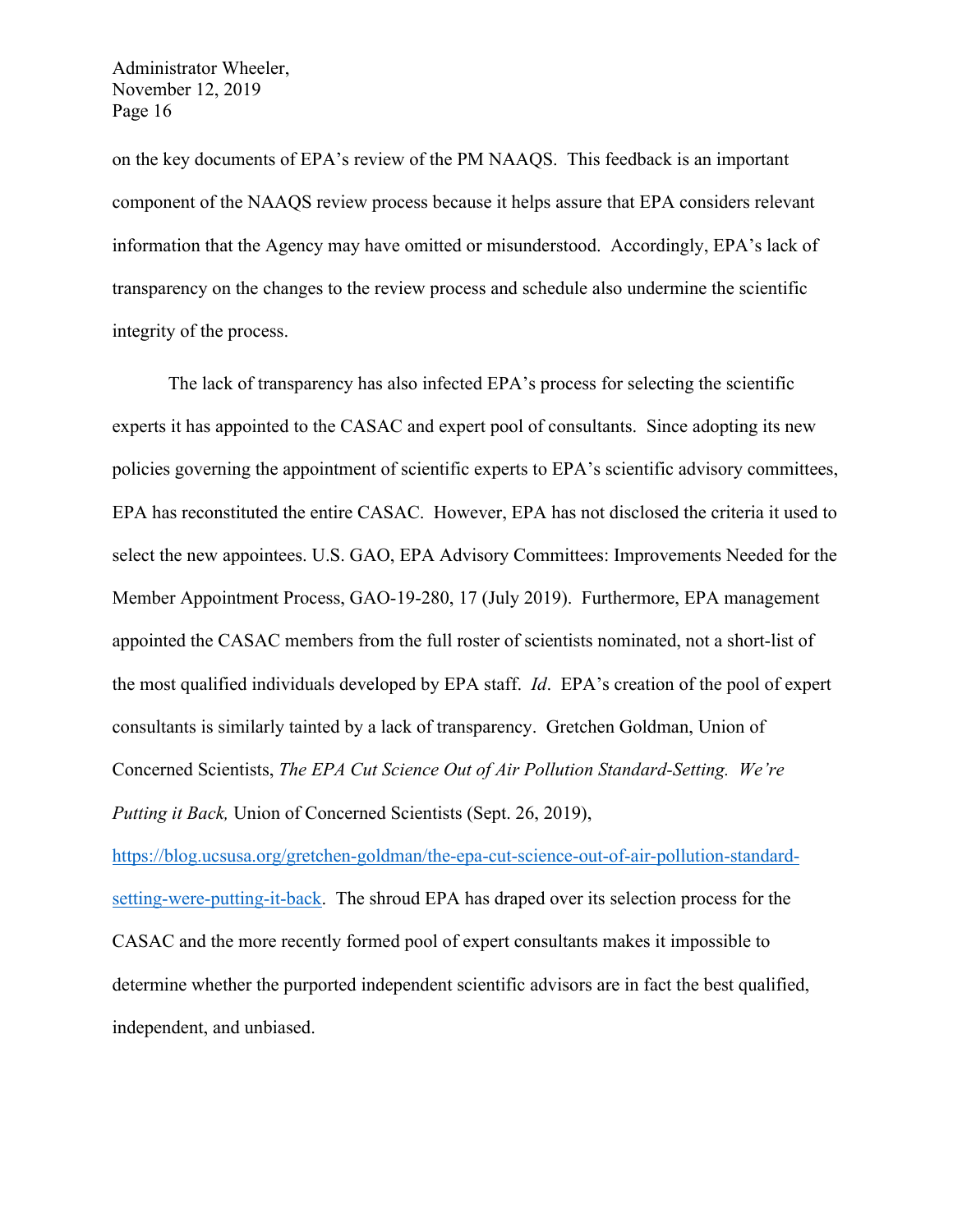### **V. Conclusion**

EPA's process for preparing the draft Policy Assessment has undermined the scientific integrity and transparency of the Agency's conclusions. As a result, any rule issued that relies on these conclusions will be suspect.

The undersigned Attorneys General therefore respectfully request EPA to defer finalizing the draft Policy Assessment until after it (1) rescinds its policy disqualifying scientific experts that have received EPA grant funds from serving on the CASAC and the PM Review Panel, (2) reconstitutes the CASAC and the PM Review Panel using its prior transparent vetting process, and (3) issues a second draft of the Integrated Science Assessment, and prepares a separate and stand-alone draft of the Risk and Exposure Analysis for review and comment by CASAC and the public.

Sincerely,

## FOR THE STATE OF CALIFORNIA

XAVIER BECERRA Attorney General DAVID A. ZONANA Supervising Deputy Attorney General

*/s/ Sparsh Khandeshi* SPARSH KHANDESHI Deputy Attorney General Office of the Attorney General 600 W. Broadway, Suite 1800 San Diego, California 92101 Tel: (619) 738-9061 sparsh.khandeshi@doj.ca.gov

#### FOR THE STATE OF MINNESOTA

KEITH ELLISON Attorney General

*/s/ Leigh Currie* LEIGH CURRIE Special Assistant Attorney General 445 Minnesota Street, Suite 900 Saint Paul, MN 55101 leigh.currie@ag.state.mn.us